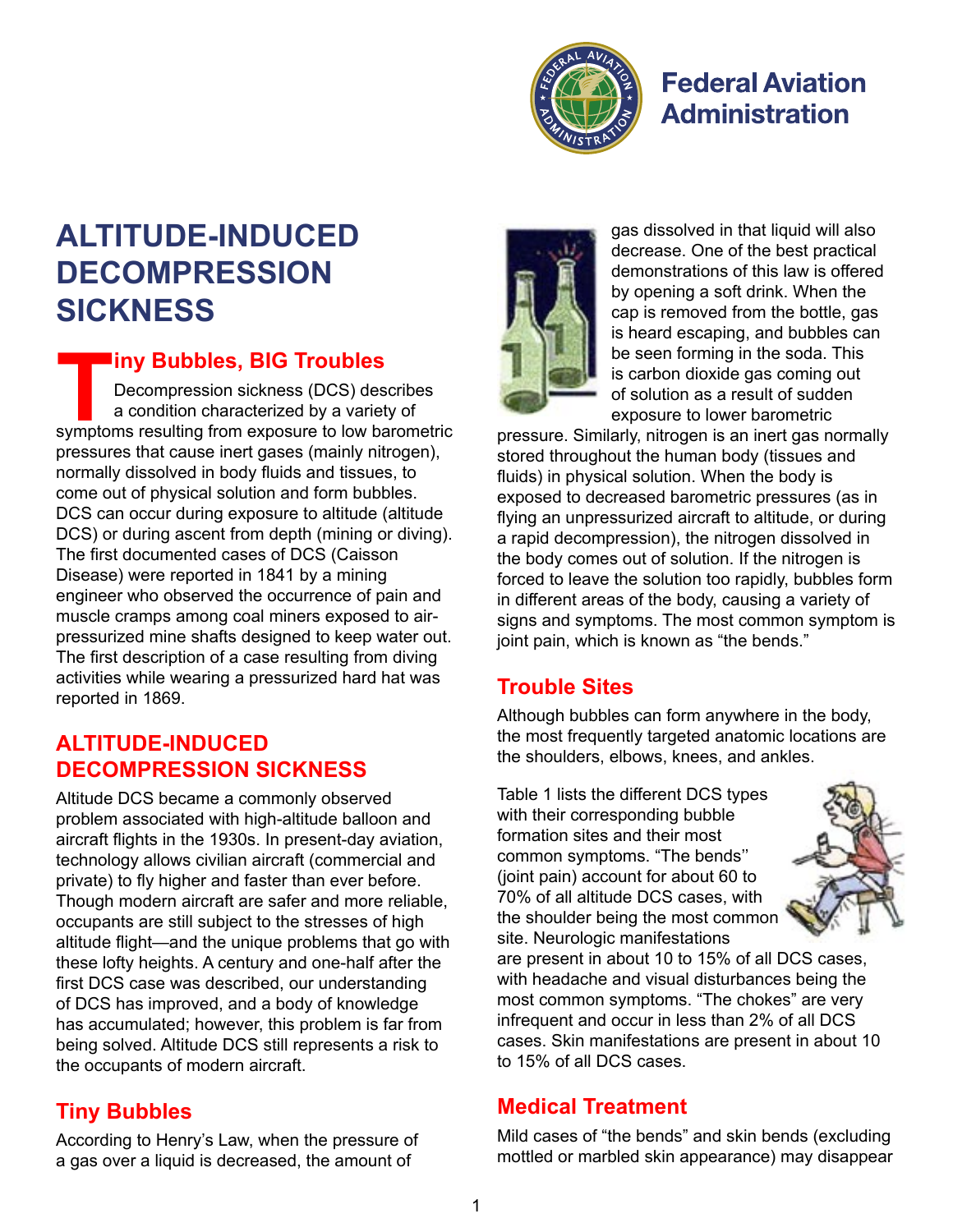during descent from high altitude, but still require medical evaluation. If the signs and symptoms persist during descent or reappear at ground level, it is necessary to provide hyperbaric oxygen treatment immediately (100% oxygen delivered in a high-pressure chamber). Neurological DCS, "the chokes," and skin bends with mottled or marbled skin lesions (see Table 1) should always be treated with hyperbaric oxygenation. These conditions are very serious and potentially fatal if untreated.

#### **Facts About Breathing 100% Oxygen**

One of the most significant breakthroughs in altitude DCS research was the discovery that breathing 100% oxygen before exposure to a low barometric pressure (oxygen prebreathing), decreases the risk of developing altitude DCS. Oxygen prebreathing promotes the elimination (washout) of nitrogen from body tissues. Prebreathing 100% oxygen for 30

minutes prior to initiating ascent to altitude reduces the risk of altitude DCS for short exposures (10-30 min. only) to altitudes between 18,000 and 43,000 ft. However, oxygen prebreathing has to be continued, without interruption, with inflight 100% oxygen breathing to provide effective protection against altitude DCS. Furthermore, it is very important to understand that breathing 100% oxygen only during flight (ascent, enroute, descent) does not decrease the risk of altitude DCS and should not be used in lieu of oxygen prebreathing.

Although 100% oxygen prebreathing is an effective method to provide individual protection against altitude DCS, it is not a logistically simple or an inexpensive approach for the protection of civil aviation flyers (commercial or private). Therefore, at the present time, it is only used by military flight crews and astronauts for their protection during high altitude and space operations.

#### **Table 1. Signs and symptoms of Altitude Decompression Sickness.**

| <b>DCS Type</b>                            | <b>Bubble Location</b>                                                                   | <b>Signs &amp; Symptoms (Clinical Manifestations)</b>                                                                     |
|--------------------------------------------|------------------------------------------------------------------------------------------|---------------------------------------------------------------------------------------------------------------------------|
| <b>BENDS</b>                               | Mostly large joints<br>of the body (elbows,<br>shoulders, hip, wrists,<br>knees, ankles) | • Localized deep pain, ranging from mild (a "niggle") to excruciating. Sometimes a<br>dull ache, but rarely a sharp pain. |
|                                            |                                                                                          | • Active and passive motion of the joint aggravates the pain.                                                             |
|                                            |                                                                                          | • Pain can occur at altitude, during the descent, or many hours later.                                                    |
| <b>NEUROLOGIC</b><br><b>Manifestations</b> | <b>Brain</b>                                                                             | • Confusion or memory loss                                                                                                |
|                                            |                                                                                          | • Headache                                                                                                                |
|                                            |                                                                                          | · Spots in visual field (scotoma), tunnel vision, double vision (diplopia), or blurry<br>vision                           |
|                                            |                                                                                          | • Unexplained extreme fatigue or behavior changes                                                                         |
|                                            |                                                                                          | • Seizures, dizziness, vertigo, nausea, vomiting and unconsciousness may occur                                            |
|                                            | Spinal Cord                                                                              | • Abnormal sensations such as burning, stinging, and tingling around the lower chest<br>and back                          |
|                                            |                                                                                          | • Symptoms may spread from the feet up and may be accompanied by ascending<br>weakness or paralysis                       |
|                                            |                                                                                          | · Girdling abdominal or chest pain                                                                                        |
|                                            | Peripheral Nerves                                                                        | • Urinary and rectal incontinence                                                                                         |
|                                            |                                                                                          | • Abnormal sensations, such as numbness, burning, stinging and tingling<br>(paresthesia)                                  |
|                                            |                                                                                          | • Muscle weakness or twitching                                                                                            |
| <b>CHOKES</b>                              | Lungs                                                                                    | • Burning deep chest pain (under the sternum)                                                                             |
|                                            |                                                                                          | • Pain is aggravated by breathing                                                                                         |
|                                            |                                                                                          | • Shortness of breath (dyspnea)                                                                                           |
|                                            |                                                                                          | • Dry constant cough                                                                                                      |
| <b>SKIN BENDS</b>                          | Skin                                                                                     | • Itching usually around the ears, face, neck arms, and upper torso                                                       |
|                                            |                                                                                          | • Sensation of tiny insects crawling over the skin                                                                        |
|                                            |                                                                                          | • Mottled or marbled skin usually around the shoulders, upper chest and abdomen,<br>accompanied by itching                |
|                                            |                                                                                          | . Swelling of the skin, accompanied by tiny scar-like skin depressions (pitting edema)                                    |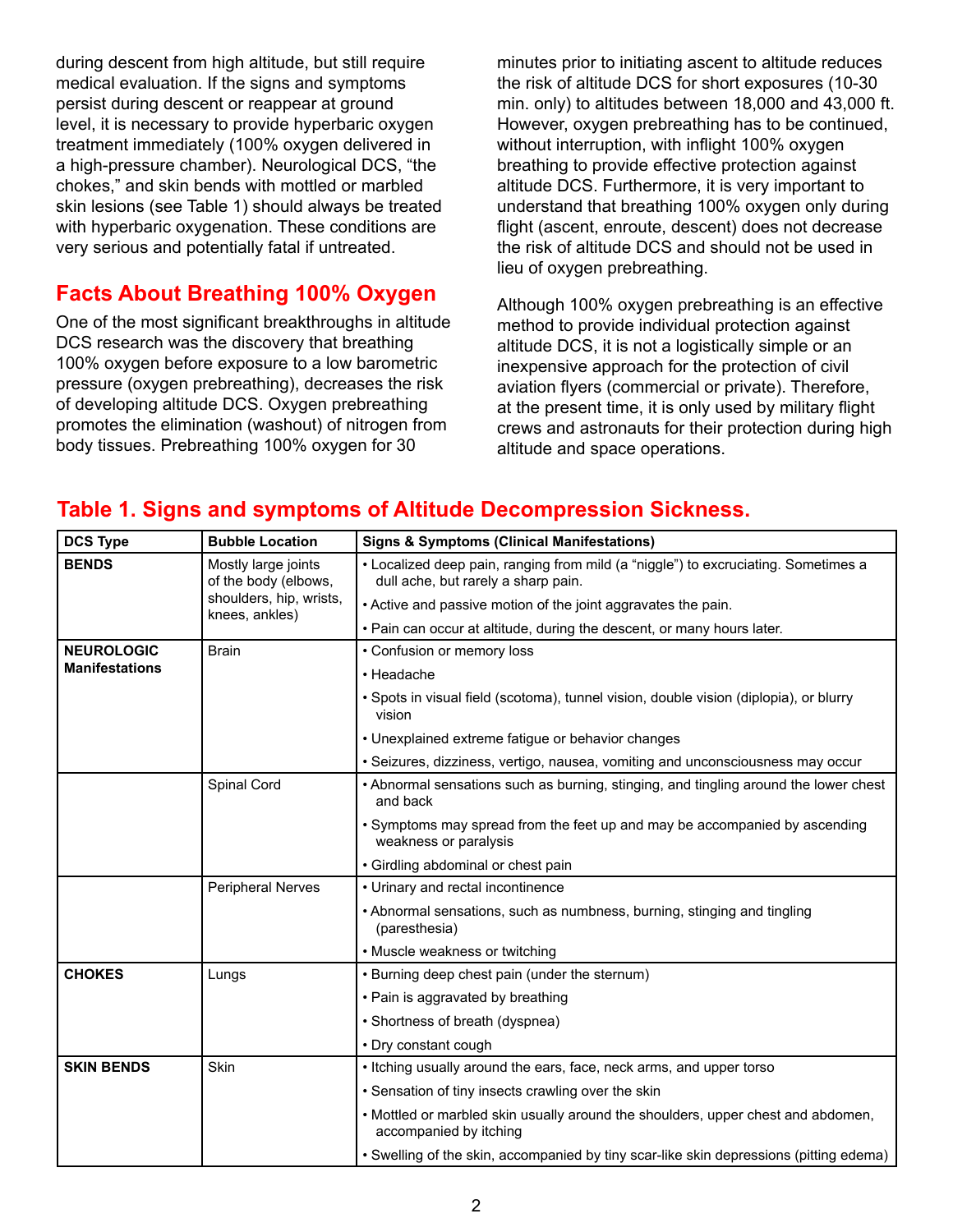# **PREDISPOSING FACTORS**

#### **Altitude**

There is no specific altitude that can be considered an absolute altitude exposure threshold, below which it can be assured that no one will develop altitude DCS. However, there is very little evidence of altitude DCS occurring among healthy individuals at altitudes below 18,000 ft. who have not been SCUBA (Self Contained Underwater Breathing Apparatus) diving. Individual exposures to altitudes between 18,000 ft. and 25,000 ft. have shown a low occurrence of altitude DCS. Most cases of altitude DCS occur among individuals exposed to altitudes of 25,000 ft. or higher. A US Air Force study of altitude DCS cases reported that only 13% occurred below 25,000 ft. The higher the altitude of exposure, the greater the risk of developing altitude DCS. It is important to clarify that although exposures to incremental altitudes above 18,000 ft. show an incremental risk of altitude DCS, they do not show a direct relationship with the severity of the various types of DCS (see Table 1).

### **Repetitive Exposures**

Repetitive exposures to altitudes above 18,000 ft. within a short period of time (a few hrs.) also increase the risk of developing altitude DCS.

### **Rate of Ascent**

The faster the rate of ascent to altitude, the greater the risk of developing altitude DCS. An individual exposed to a rapid decompression (high rate of ascent) above 18,000 ft. has a greater risk of altitude DCS than being exposed to the same altitude but at a lower rate of ascent.

#### **Time at Altitude**

The longer the duration of the exposure to altitudes of 18,000 ft. and above, the greater the risk of altitude DCS.

## **Age**

There are some reports indicating a higher risk of altitude DCS with increasing age.

### **Previous Injury**

There is some indication that recent joint or limb injuries may predispose individuals to developing "the bends."

#### **Ambient Temperature**

There is some evidence suggesting that individual exposure to very cold ambient temperatures may increase the risk of altitude DCS.

### **Body Type**

Typically, a person who has a high body fat content is at greater risk of altitude DCS. Due to poor blood supply, nitrogen is stored in greater amounts in fat tissues. Although fat represents only 15% of an adult normal body, it stores over half of the total amount of nitrogen (about 1 liter) normally dissolved in the body.

#### **Exercise**

When a person is physically active while flying at altitudes above 18,000 ft., there is greater risk of altitude DCS.

#### **Alcohol Consumption**

The after-effects of alcohol consumption increase the susceptibility to DCS.

# **Scuba Diving Before Flying**



SCUBA diving requires breathing air under high pressure. Under these conditions, there is a significant increase in the amount of nitrogen dissolved in the body (body nitrogen

saturation). The deeper the SCUBA dive, the greater the rate of body nitrogen saturation. Furthermore, SCUBA diving in high elevations (mountain lakes), at any given depth, results in greater body nitrogen saturation when compared to SCUBA diving at sea level at the same depth. Following SCUBA diving, if not enough time is allowed to eliminate the excess nitrogen stored in the body, altitude DCS can occur during exposure to altitudes as low as 5,000 ft. or less.

# **WHAT TO DO WHEN ALTITUDE DCS OCCURS**

- Put on your oxygen mask immediately and switch the regulator to 100% oxygen.
- Begin an emergency descent and land as soon as possible. Even if the symptoms disappear during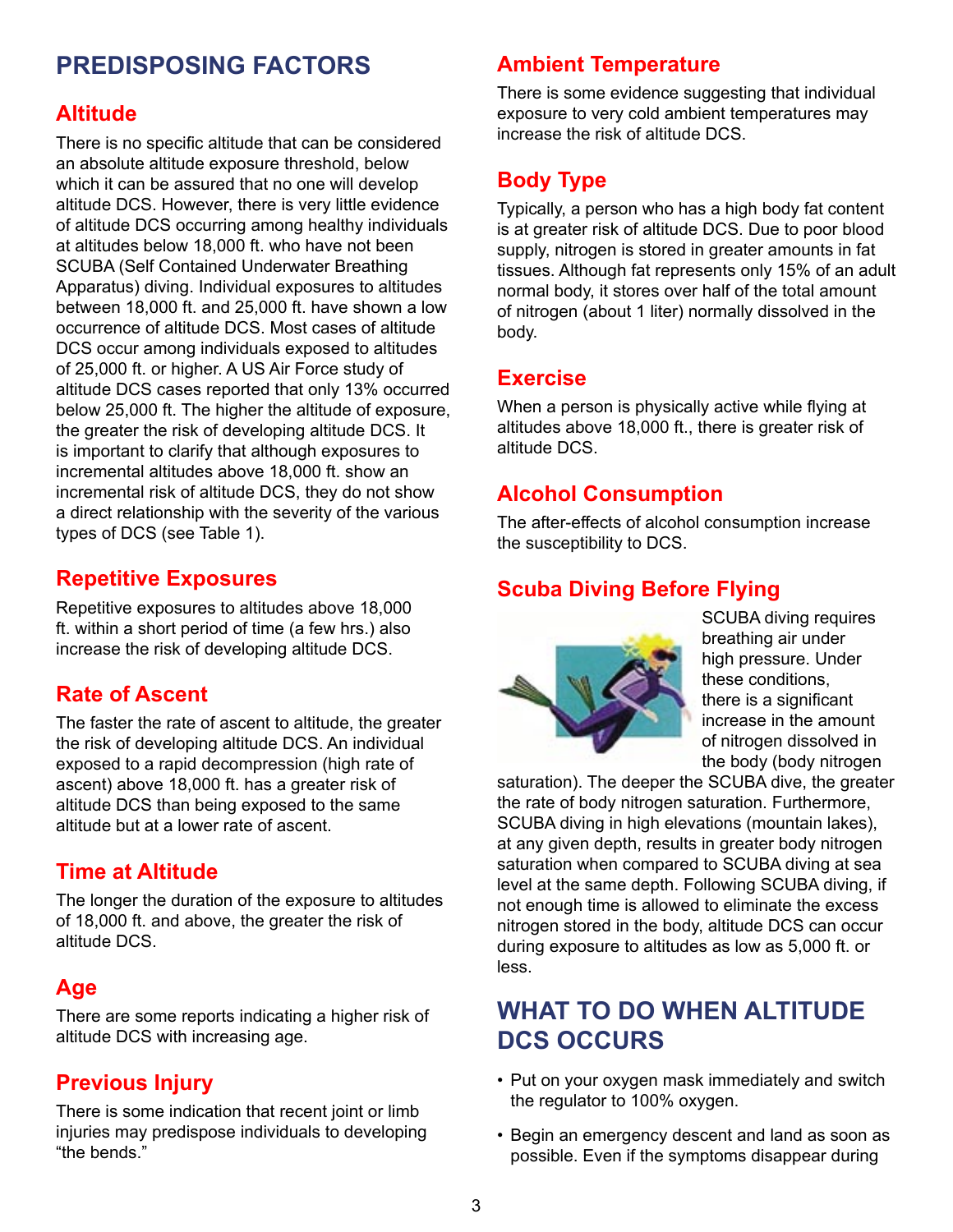descent, you should still land and seek medical evaluation while continuing to breathe oxygen.

- If one of your symptoms is joint pain, keep the affected area still; do not try to work pain out by moving the joint around.
- Upon landing seek medical assistance from an FAA medical officer, aviation medical examiner (AME) military flight surgeon, or a hyperbaric medicine specialist. Be aware that a physician not specialized in aviation or hypobaric medicine may not be familiar with this type of medical problem. Therefore, be your own advocate.
- Definitive medical treatment may involve the use of a hyperbaric chamber operated by specially trained personnel.
- Delayed signs and symptoms of altitude DCS can occur after return to ground level whether or not they were present during flight.

#### **THINGS TO REMEMBER**

- Altitude DCS is a risk every time you fly in an unpressurized aircraft above 18,000 feet (or at lower altitude if you SCUBA dive prior to the flight).
- Be familiar with the signs and symptoms of altitude DCS (see Table 1) and monitor all aircraft occupants, including yourself, any time you fly an unpressurized aircraft above 18,000 ft.
- Avoid unnecessary strenuous physical activity prior to flying an unpressurized aircraft above 18,000 ft. and for 24 hrs. after the flight.
- Even if you are flying a pressurized aircraft, altitude DCS can occur as a result of sudden loss of cabin pressure (inflight rapid decompression).
- Following exposure to an inflight rapid decompressions do not fly for at least 24 hrs. In the meantime, remain vigilant for the possible onset of delayed symptoms or signs of altitude DCS. If you present delayed symptoms or signs of altitude DCS, seek medical attention immediately.
- Keep in mind that breathing 100% oxygen during flight (ascent, enroute, descent) without oxygen prebreathing prior to take off does not prevent the occurrence of altitude DCS.
- Do not ignore any symptoms or signs that go away during the descent. In fact, this could confirm that you are actually suffering altitude DCS. You should be medically evaluated as soon as possible.
- If there is any indication that you may have experienced altitude DCS, do not fly again until you are cleared to do so by an FAA medical officer, an aviation medical examiner, a military flight surgeon, or a hyperbaric medicine specialist.
- Allow at least 24 hrs. to elapse between SCUBA diving and flying.
- Be prepared for a future emergency by familiarizing yourself with the availability of hyperbaric chambers in your area of operations. However, keep in mind that not all of the available hyperbaric treatment facilities have personnel qualified to handle altitude DCS emergencies. To obtain information on the locations of hyperbaric treatment facilities capable of handling altitude DCS emergencies, call the Diver's Alert Network at (919) 684-8111.

### **For More Information**

If you are interested in learning more about altitude DCS, as well as the other stressors that may affect your performance and/or your health during flight, we encourage you to enroll in the Physiological Training Course offered by the Aeromedical Education Division (Airman Education Programs) at the FAA Civil Aerospace Medical Institute in Oklahoma City. A similar course is also available at US military physiological training facilities around the country through an FAA/DOD Training Agreement. For more information about any of these courses, call us at (405) 954-4837.

# **Medical Facts for Pilots**

**Publication** AM-400-95/2 **Written by:** J. R. Brown & Melchor J. Antuñano, MD **Prepared by:** Federal Aviation Administration Civil Aerospace Medical Institute Aeromedical Education Division

#### **To order copies of this brochure and others listed below, contact**

FAA Civil Aerospace Medical Institute Shipping Clerk, AAM-400 P.O. Box 25082 Oklahoma City, OK 73125 (405) 954-4831